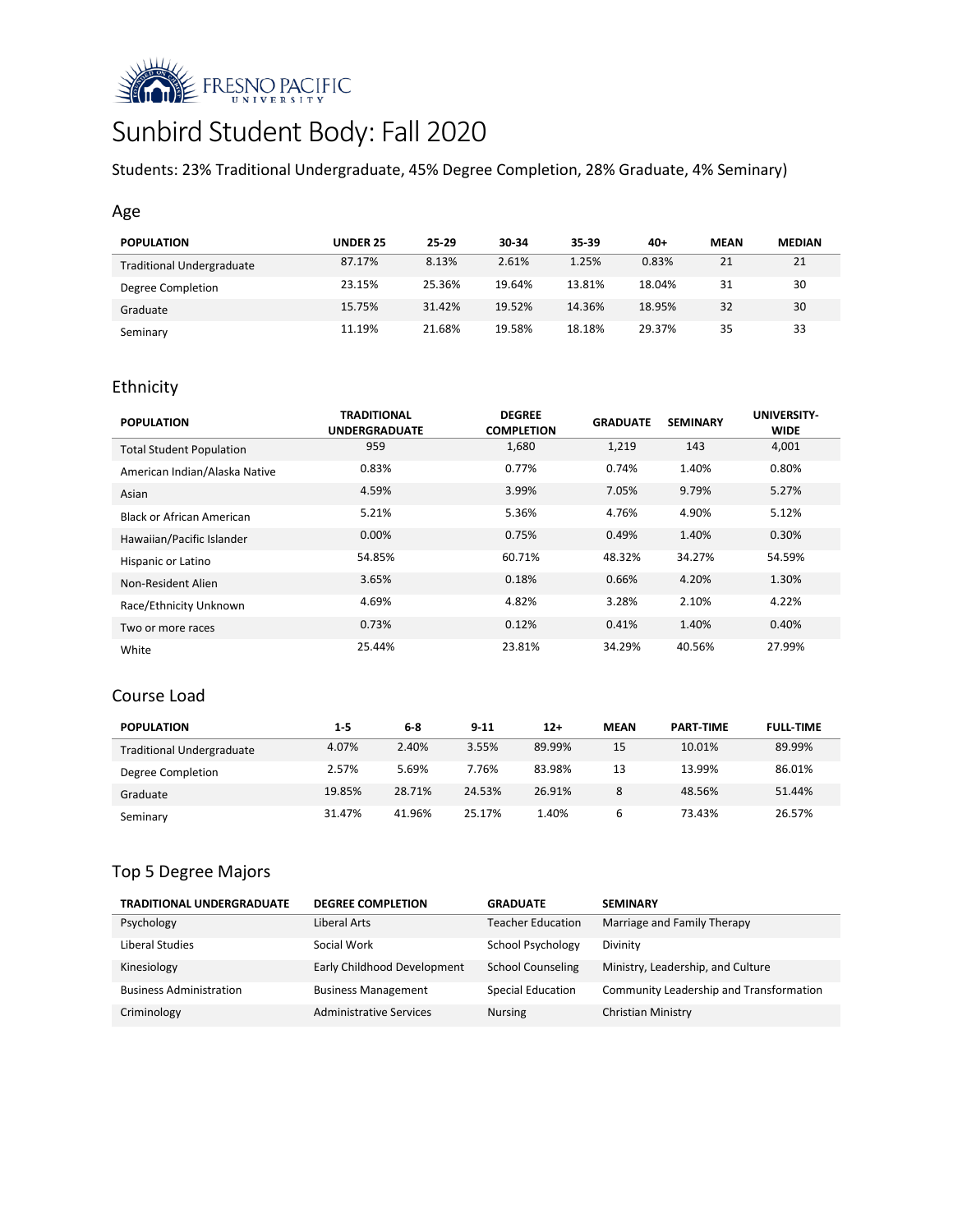

# Students Receiving Financial Aid

| <b>POPULATION</b>                | PERCENTAGE |
|----------------------------------|------------|
| <b>Traditional Undergraduate</b> | 95.93%     |
| Degree Completion                | 89.60%     |
| Graduate                         | 70.63%     |
| Seminary                         | 90.90%     |

#### *Pell Grant Recipients*

| <b>POPULATION</b>                | PERCENTAGE |
|----------------------------------|------------|
| <b>Traditional Undergraduate</b> | 47.50%     |
| <b>Degree Completion</b>         | 70.00%     |
| Credential                       | 43.00%     |
| Seminary                         | 0.00%      |

## *Cal Grant Recipients*

| <b>POPULATION</b>                | PERCENTAGE |
|----------------------------------|------------|
| <b>Traditional Undergraduate</b> | 44.62%     |
| Degree Completion                | 30.00%     |
| Credential                       | 4.72%      |
| Seminary                         | 0.00%      |

# Gender

| <b>POPULATION</b>               | <b>PERCENTAGE</b> |
|---------------------------------|-------------------|
| Traditional Undergraduate Women | 63.82%            |
| Degree Completion Women         | 77.72%            |
| Graduate Women                  | 75.06%            |
| Seminary Women                  | 65.73%            |
| <b>Total Women</b>              | 73.26%            |

#### Location\*

| <b>POPULATION</b>   | <b>NUMBER</b> |
|---------------------|---------------|
| Main Campus         | 1322          |
| Online              | 2153          |
| Visalia             | 782           |
| North Fresno Center | 756           |
| Merced              | 168           |
| Bakersfield         | 160           |
| <b>BITWIZE</b>      | $\mathbf{1}$  |

*\* Total students by program location, unduplicated count of students*